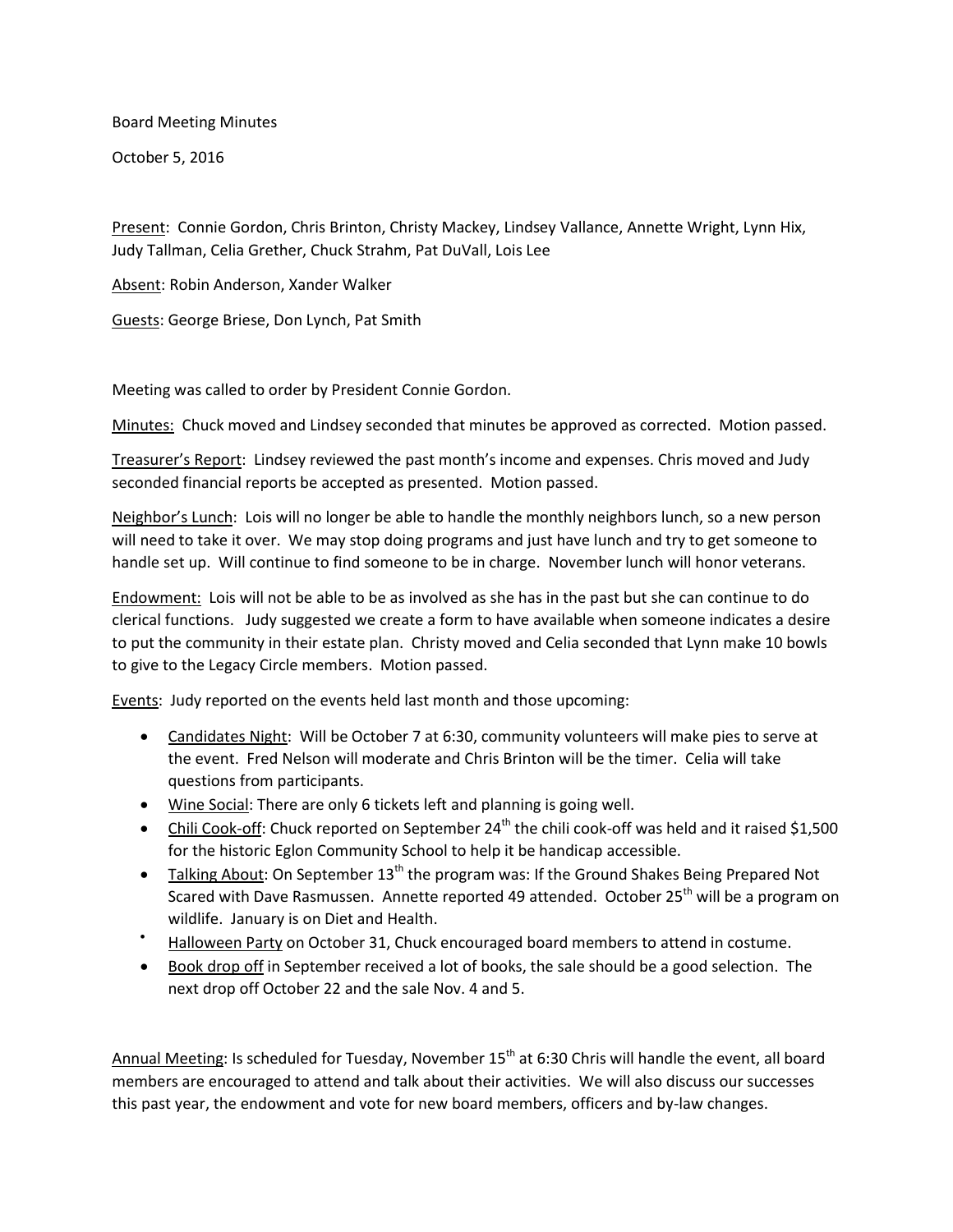## Scouts: Chuck had nothing to report

Membership: Christy reported as of October 1 memberships received are for 2017. Membership in 2015 was 350, 2016 was 364 including 4 new members and 1 returning member in September.

## Rentals: no report

Maintenance: Chuck reported on Norwegian Point Park roofing which starts tomorrow. Generator has been checked. Lynn moved and Annette seconded to use Buck Lake Park on the new sign at the bottom of Buck Lake Road. The motion passed. There is a window that needs replacement, which Chuck will handle. Don has been working with contractors to prepare for the kitchen remodel. A propane line has been capped and bid gotten for electrical work. Don will be replacing a leaking irrigation head. Lynn mentioned that we will need to renew the property lease. The GHCC building is located on leased property from the county and that lease was for 35 years and is coming up for renewal soon.

Landscaping: Don reported volunteers did a clean-up of the landscaping and new plants will be put in. Pruning is also being done.

Website: Don reported that they are still working on the hosting. There seem to be some spam emails being generated and they should not be opened.

Sound system: George did a sound system procedures review for everyone to understand how to turn on the sound system.

## Old Business

Conflict of interest Policy: Celia presented the draft of the policy. Chuck moved and Lynn seconded the policy be accepted and voted on by the membership at the annual meeting. Motion passed. New proposed policy is:

*All members of the GHCC Board must act with the best interest of the organization in mind and not for his or her own personal benefit or the benefit of another person or organization. Conflicts of interest or potential conflicts of interest should be avoided. In the event that a conflict of interest is unavoidable, the conflict should be disclosed to the Board and the director with the conflict should abstain from the discussion and vote.*

*GHCC Board members are prohibited from entering into any transaction that involves the flow or transfer of income or assets through or away from GHCC for the benefit of anyone associated with GHCC.*

Records Retention Policy: Celia presented a list of items that need to be retained and for how long. This will be posted to the policy section of the website. As other policies are adopted they will also be added to the web site.

Old records: Lynn reported on her findings about the old records regarding the building and there will be a decision on what to do with them.